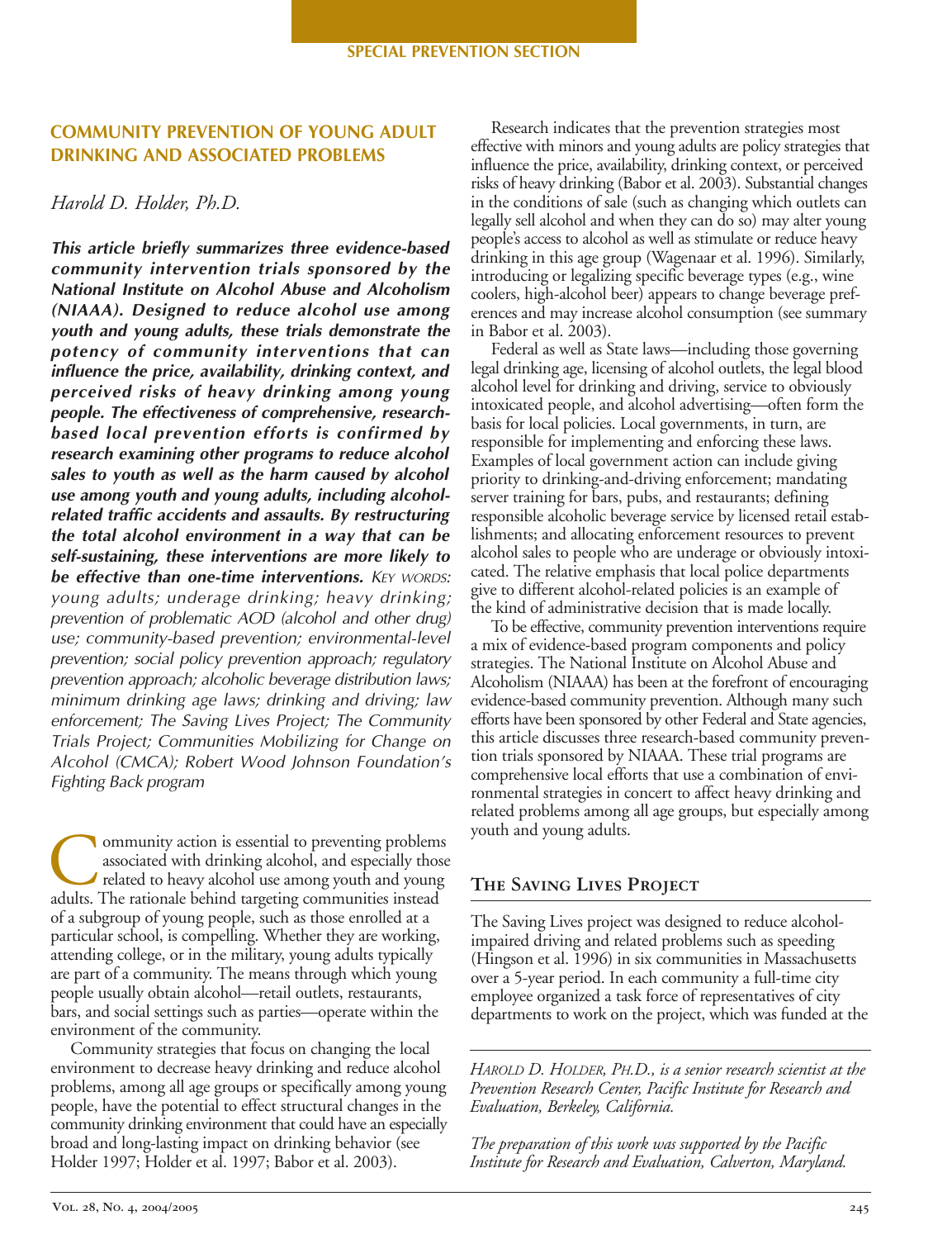#### **SPECIAL PREVENTION SECTION**

rate of \$1 per inhabitant annually to pay for the local coordinator, police enforcement, program activities, and educational materials. The task force designed the specific activities its community would implement. These included media campaigns, speeding and drunk-driving awareness days, telephone hotlines for reporting speeders, police training, high school peer-led education, establishment of Students Against Drunk Driving chapters, programs for college students, and information for retail alcohol outlets about drinking and risks.

Over the 5 years of the program, the participating communities saw a 25-percent reduction in fatal car crashes and more than a 40-percent reduction in alcohol-related fatal crashes relative to the rest of the State. The program effect was most pronounced among drivers between ages 15 and 25; among young adults in this age range there was a 39 percent reduction in fatal crashes compared with the rest of the State. In addition, program communities experienced a 5-percent reduction in crashes involving injuries that required medical attention and an 8-percent reduction in crash injuries among 16- to 25-year-olds.

The program did not significantly affect adults' perceptions that police would stop drunk drivers and speeders. However, there were statistically significant increases in the number of 16- to 19-year-olds who believed that their licenses would be suspended if they were caught drinking and driving and that speeders would be stopped by police and fined substantially. In addition, 16- to 19-year-olds were half as likely to report driving after drinking in program communities, and there were 50 percent fewer citizen reports of speeding.

## **The Community Trials Project**

The Community Trials Project tested a five-component community intervention to reduce alcohol-related harm among people of all ages (see the figure), although epidemiological research has shown that young adult drinkers had higher-than-average risks of alcohol-related trauma (Holder et al. 1997). For this 5-year study conducted in California and South Carolina, three experimental and three matched comparison communities were selected, each with a population of approximately 100,000. Each community was racially diverse, 40 percent or more of its population being minority group members.

This project included five intervention components that were based on research about drinking patterns, risk, and sources of alcohol: (1) a Media and Mobilization component to develop community organization and support for the goals and strategies of the project, in part by using local news media; (2) a Responsible Beverage Service component to reduce service to intoxicated patrons at bars and restaurants; (3) a Sales to Youth component to reduce underage access; (4) a Drinking and Driving component to increase local enforcement of laws against driving while intoxicated; and (5) an Access component to reduce the availability of alcohol by affecting the number, location, and concentration of alcohol outlets.

Each community was to implement the basic minimum elements for each component. A local community coordinator worked with the research team, and each community was free to seek the best means and timing for implementing each component (see Treno and Holder 1997).

Compared with control communities, communities in the intervention group experienced a 10-percent reduction in nighttime injury crashes and a 6-percent reduction in crashes in which police recorded that the driver had been drinking. Assault injuries seen in emergency departments in the intervention communities declined 43 percent compared with the rate seen in the comparison communities, and assault injuries requiring hospitalization declined by 2 percent, a statistically significant drop. Reports of driving after having had too much to drink declined 49 percent, and selfreports of driving when over the legal limit fell 51 percent. Surprisingly, although the size of the drinking population increased slightly in the experimental sites over the course of the study, there was a significant reduction in problematic alcohol use: The average number of drinks per occasion



The Community Trials Project used several intervention components to reduce drinking-related harm among young adults. Local law enforcement and media coverage of alcohol problems and enforcement influenced retail alcohol availability, social access to alcohol, and perceived risk of arrest for drinking and driving. These intervention elements acted together to reduce alcohol-related injury and death.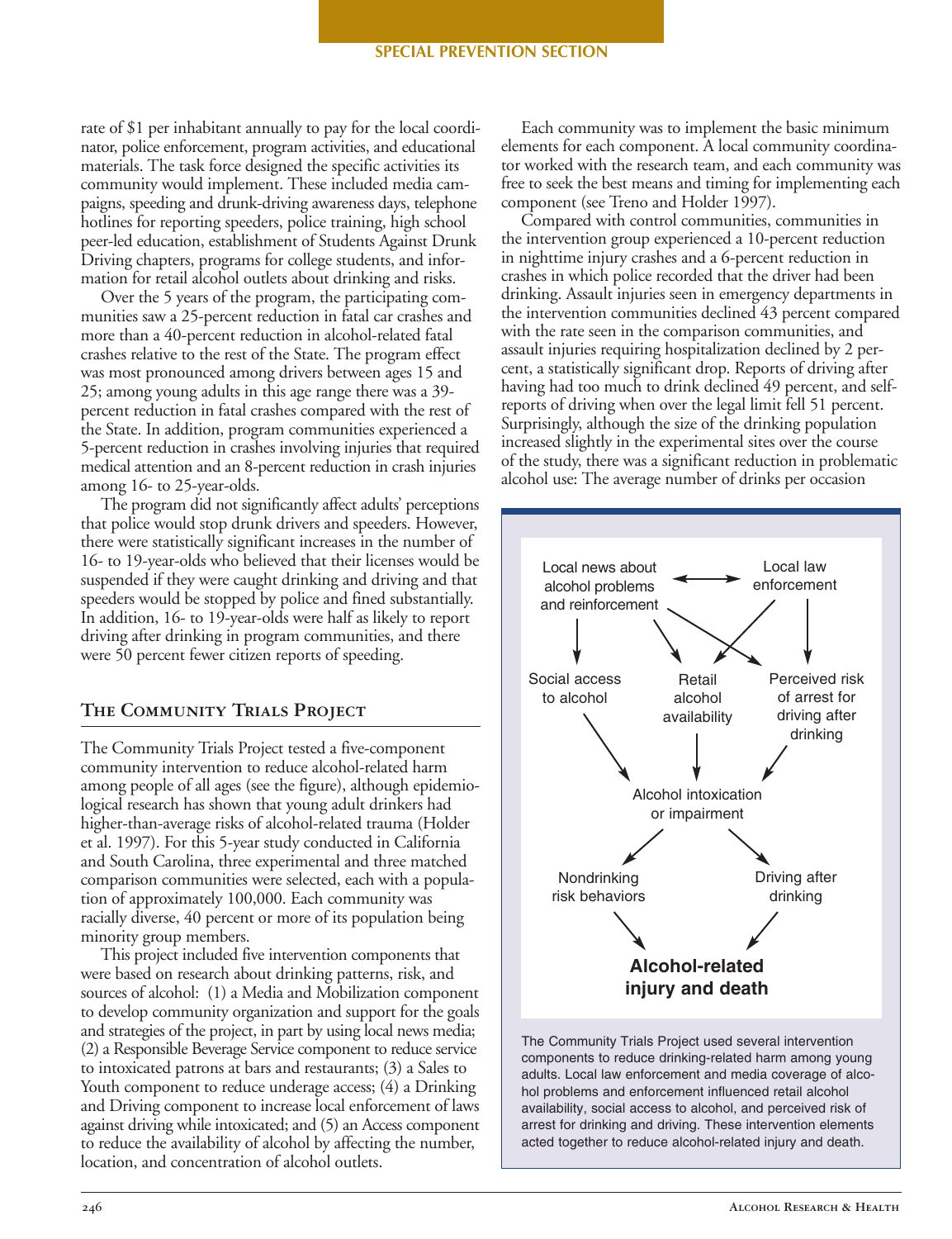declined by 6 percent, and the variance in the frequency and volume of alcohol consumption (an indirect measure of heavy drinking) declined 21 percent (Holder et al. 2000).

Of particular interest for this article, the Sales to Youth component produced a significant reduction in alcohol sales to minors. This component consisted of training clerks and managers to conduct age identification checks, implementing effective policies governing licensed alcohol stores, and especially, threatening legal sanctions against alcohol outlets that sell to minors (Grube 1997). Overall, alcohol retailers in experimental communities were half as likely as retailers in control communities to sell alcohol to minors.

# **Communities Mobilizing for Change on Alcohol**

Communities Mobilizing for Change on Alcohol (CMCA) was a community-organizing effort to reduce underage access to alcohol by changing local policies and practices (Wagenaar et al. 1994). Fifteen communities in Minnesota and western Wisconsin were matched and randomly assigned to the intervention or control condition, resulting in seven intervention sites and eight comparison sites, ranging in population from 8,000 to 65,000. Specific prevention activities varied across communities.

Each experimental community, with the assistance of a local coordinator, was free to develop an approach to curtailing underage drinking by reducing alcohol availability to underage drinkers. In all cases, communities were encouraged to use alcohol policy strategies that emphasized changes in the local drinking and alcohol sales environment.

After the fifth year of the project, the intervention communities, compared with control communities, reported more awareness of the need to regulate alcohol sales to youth (Wagenaar et al. 1996). Surveys revealed that merchants checked for age identification more often and made fewer sales to minors, results which were confirmed by compliance checks using young-looking alcohol purchasers. Alcohol sales to minors decreased by 10.2 percent for restaurants and bars and 4.57 percent for liquor stores. A telephone survey indicated that 18- to 20-year-olds in the intervention communities were less likely than those in the control communities to consume alcohol themselves and less likely to provide it to others who were underage (Wagenaar et al. 2000*a*). The interventions reduced both drinking and drinking-related behavior (i.e., driving after drinking, attempting to purchase alcohol, and providing alcohol to minors) among 18- to 20-year-olds; that is, 7 percent fewer young people reported drinking during a 30-day period, and the number of drinking occasions declined 4 percent. Compared with the control communities, the intervention communities saw fewer drinking-and-driving arrests and fewer disorderly conduct violations among 15- to 17-year-olds (Wagenaar et al. 2000*b*).

# **Learning From Local Efforts**

The three NIAAA-sponsored community prevention projects described provide strong evidence of the positive effects of research-based local prevention efforts that take a comprehensive approach using a combination of strategies. Studies by other researchers have demonstrated that comprehensive strategies can effect substantial changes in alcohol-related behavior (Clapp et al. 2005; Hingson et al. 2005; Lewis et al. 1996; Preusser et al. 1994; Weitzman et al. 2004).

For example, Clapp and colleagues (2005) studied a yearlong intervention designed to prevent driving under the influence (DUI) on a university campus. The intervention consisted of increased law enforcement (DUI checkpoints and roving DUI patrols) combined with extensive media advocacy (placement of stories on local television news broadcasts and in the campus newspaper) and a studentdesigned advertising campaign, both intended to heighten awareness of the increased enforcement. The researchers found that self-reported instances of DUI decreased significantly at the intervention school; DUI rates at a comparison university remained stable.

Recently, Hingson and colleagues (2005) examined alcoholrelated traffic fatality data from a subset of communities that were awarded substance abuse prevention grants through the Robert Wood Johnson Foundation's Fighting Back program. Investigators selected five communities that implemented a concentrated communitywide effort to restrict alcohol availability and expand treatment services. Comparing rates of fatal traffic crashes during the 10 years of the study with rates during the 10-year period before the study, the researchers found that alcohol-related fatal crashes declined significantly during the years of the program in both intervention and comparison communities. Overall, the declines ranged from 17 percent to 22 percent, depending on the blood alcohol concentration (BAC) associated with the crash. In the three communities in which the intervention targeted the entire city, alcohol-related fatal crashes declined from 31 percent to 39 percent, depending on BAC. Communities with less comprehensive intervention programs did not experience such improvements relative to their comparison communities.

These projects' findings confirm that local policies to reduce young adult drinking or alcohol-related problems are most likely to be effective when they are adequately enforced and when the intended targets of the intervention are aware of both the policies and their enforcement.

Community action projects are intended to address the total community system and are not naturally limited to a specific target group or service group. To reduce alcohol problems in the entire community, local leadership is required in designing, implementing, and supporting new alcohol policies. To ensure that the strategies were research based, the research teams for the Saving Lives, Community Trials, and CMCA projects designed (or identified) prevention strategies that research had shown to be effective and supported (or assisted) the communities in implementing those activities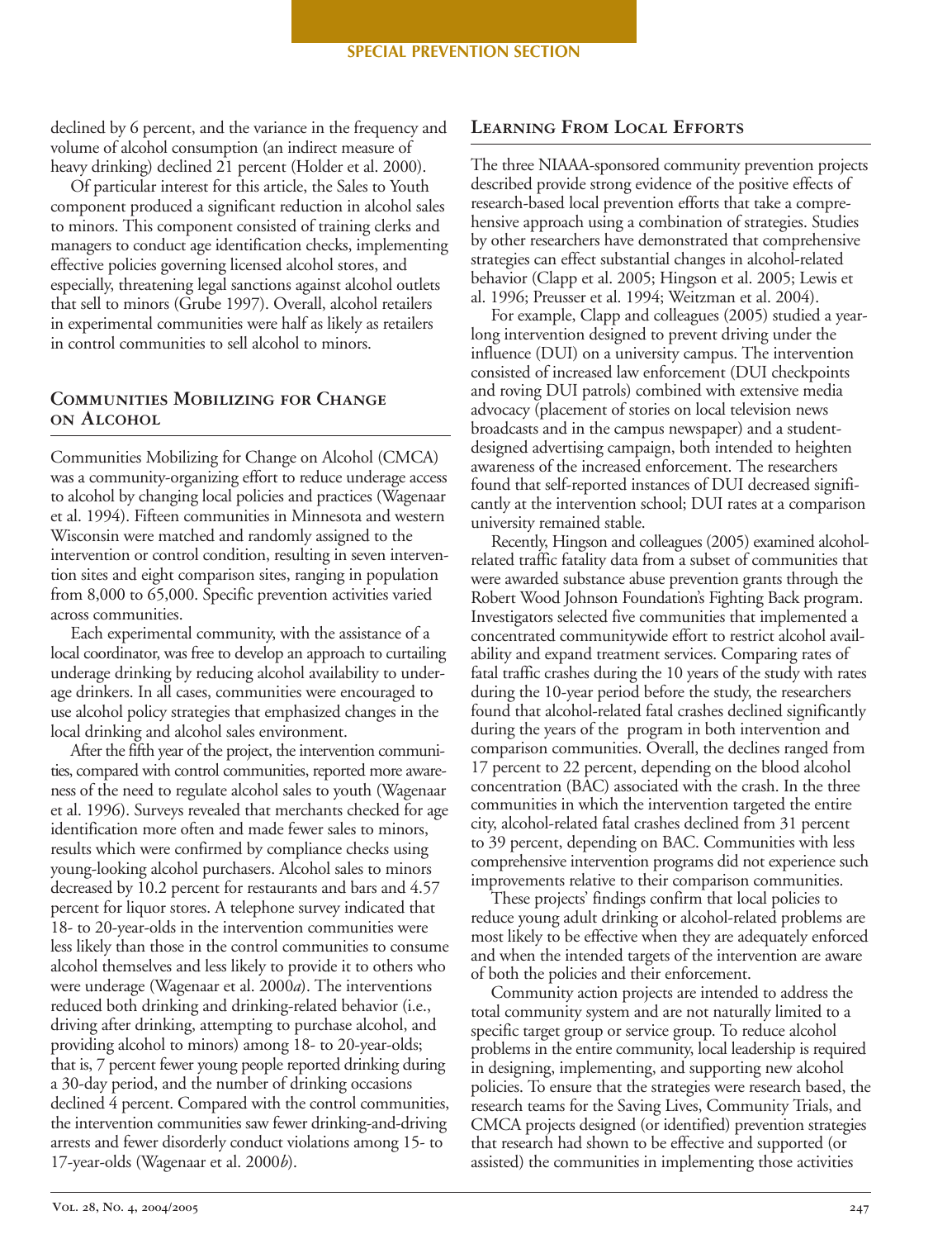and policies. Communities took responsibility for determining how best to implement each strategy.

Although local alcohol policy strategies have the best chances for success when they draw on scientific evidence, many community prevention projects involve interventions that research has indicated are unlikely to reduce alcohol-related problems. For example, many communities pursue public education efforts designed to produce attitude change. Such educational strategies often are focused on information alone, based on the assumption that an informed community will necessarily experience a reduction in alcohol-related problems. However, there is no evidence that education alone can reduce alcohol-related problems at the community level (see Babor et al. 2003 for a recent review of the evidence concerning the effectiveness of educational programs and prevention).

Enforcement of underage drinking laws can be significantly enhanced with modest increases in community support (e.g., when elected officials publicly endorse the effort and work to implement the policies, or when community residents give public support via letters to the editor). Even moderate increases in enforcement can reduce outlet sales of alcohol to minors, especially when combined with media campaigns and other community and policy activities (Grube 1997; Wagenaar et al. 2000*a*).

Communication with the entire community is essential. The most effective and inexpensive way to increase public support for strategies that reduce alcohol availability is to use local newspapers, radio, and television—a strategy sometimes called media advocacy (Casswell 1995; Holder and Treno 1997; Treno and Holder 1997; Wallack 1990). Without skillful media work, it is very difficult, and perhaps impossible, to implement policy-driven structural changes within a community because such strategies depend upon the support and leadership of the community to effectively implement and reinforce the effort. Media advocacy can be used to make retailers, underage buyers, parents, and other adults more aware of the likelihood of legal consequences for selling or providing alcohol to people who are underage, and to enhance community perceptions of ownership of intervention strategies.

The long-term test of successful community prevention is whether local governments continue to implement the policies after the project ends, and whether the policies themselves continue to be effective. Once implemented, local policies often can have a longer life than services that must be maintained and funded each year. Because policies typically affect communities' administrative codes and procedures (e.g., local zoning and land use regulations governing alcohol retailers), their maintenance does not necessarily require additional funds. Thus, for example, a local policy requiring training for alcohol beverage servers in bars and restaurants, to be provided by an existing adult education system, could be effective for a longer period than a professionally planned public education campaign that must be renewed annually.

Even when a strategy becomes less effective over time as compliance, regulation, or enforcement declines—it can continue to have a sustained effect even without reinforcement. For example, enforcing bans on selling alcohol to minors increases retailers' compliance with the law. But even if enforcement drops off, there may be residual compliance. A second illustration concerns drinking-and-driving trends after the minimum legal drinking age was raised to age 21 for all U.S. States. O'Malley and Wagenaar (1991) found that the incidence of drinking and driving declined when the drinking age was raised to 21, despite varied and often low levels of enforcement. Further, young people in States with a higher minimum drinking age actually sustained lower average drinking levels even after they reached the legal drinking age and were no longer prohibited from drinking.

In the final analysis, complementary strategies such as those described above, where local government implements and enforces alcohol-related policies aimed at restructuring the community's total alcohol environment, are more likely to be effective in achieving their goals than single-intervention strategies that are only in place for the duration of a special project. ■

#### **References**

BABOR, T.; CAETANO, R.; CASSWELL, S.; ET AL. *Alcohol: No Ordinary Commodity Research and Public Policy.* Oxford, England: Oxford University Press, 2003.

CASSWELL, S. Public discourse on alcohol implications for public policy. In: Holder, H.D., and Edwards, G., eds. *Alcohol and Public Policy: Evidence and Issues.* New York: Oxford University Press, 1995. pp. 190–211.

CLAPP, J.D.; JOHNSON, M.; VOAS, R.B.; ET AL. Reducing DUI among U.S. college students: Results of an environmental prevention trial. *Addiction* 100: 327–334, 2005. PMID: 15733246

GRUBE, J.W. Preventing sales of alcohol to minors: Results from a community trial. *Addiction* 92(Suppl. 2):S251–S260, 1997. PMID: 9231448

HINGSON, R.; MCGOVERN, T.; HOWLAND, J.; ET AL. Reducing alcohol-impaired driving in Massachusetts: The Saving Lives program. *American Journal of Public Health* 86:791–797, 1996. PMID: 8659651

HINGSON, R.W.; ZAKOCS, R.C.; HEEREN, T.; ET AL. Effects on alcohol related fatal crashes of a community based initiative to increase substance abuse treatment and reduce alcohol availability. *Injury Prevention* 11:84–90, 2005. PMID: 15805436

HOLDER, H.D. *A Community Systems Approach to Alcohol Problem Prevention.*  Cambridge, England: Cambridge University Press, 1997.

HOLDER, H.D., AND TRENO, A.J. Media advocacy in community prevention: News as a means to advance policy change. *Addiction* 92(Suppl. 2):S189–S199, 1997. PMID: 9231444

HOLDER, H.D.; SALTZ, R.F.; GRUBE, J.W.; ET AL. A community prevention trial to reduce alcohol-involved accidental injury and death: Overview. *Addiction*  92(Suppl. 2):S155–S171, 1997. PMID: 9231442

HOLDER, H.D.; GRUENEWALD, P.J.; PONICKI, W.R.; ET AL. Effect of communitybased interventions on high-risk drinking and alcohol-related injuries. *JAMA: Journal of the American Medical Association* 284:2341–2347, 2000. PMID: 11066184

LEWIS, R.K.; PAINE-ANDREWS, A.; FAWCETT, S.B.; ET AL. Evaluating the effects of a community coalition's efforts to reduce illegal sales of alcohol and tobacco products to minors. *Journal of Community Health* 21:429–436, 1996. PMID: 8912119

O'MALLEY, P.M., AND WAGENAAR, A.C. Effects of minimum drinking age laws on alcohol use, related behaviors and traffic crash involvement among American youth: 1976–1987. *Journal of Studies on Alcohol* 52:478–491, 1991. PMID: 1943105

PREUSSER, D.F.; WILLIAMS, A.F.; AND WEINSTEIN, H.B. Policing underage alcohol sales. *Journal of Safety Research* 25:127–133, 1994.

TRENO, A.J., AND HOLDER, H.D. Community mobilization: Evaluation of an environmental approach to local action. *Addiction* 92(Suppl. 2):S173–S187, 1997. PMID: 9231443